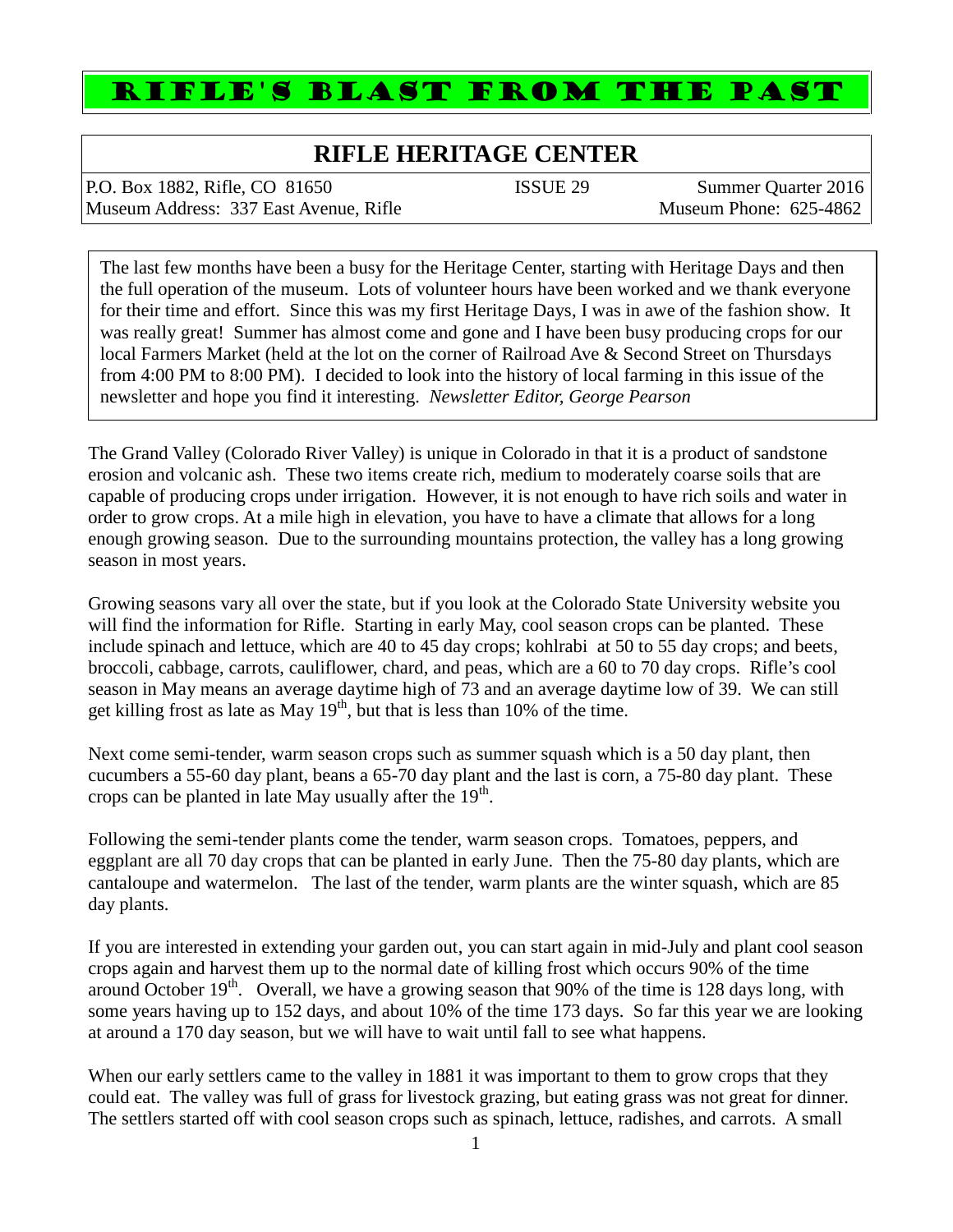garden plot was not too hard to clear, cultivate, plant, and water. Once it was up, weeding started, along with keeping the local livestock and critters out. This was a lot of work, but not impossible. Most early settlers had gardens, but the next step required a different type of settler, the farmer.

Rich volcanic soils were not sitting around waiting for someone to come along and plant seeds in them; they were covered with ten thousand years of native vegetation. Since the ice age, this vegetation evolved depending on the amount of moisture each area got. Most of the valley was covered in sage brush, rabbit brush, and skunk brush. At higher elevations, there was pinon, juniper, and oak brush; and then aspen, spruce, and fir. Fields had to be cleared, ice age boulders and rocks removed, and then plowed. All this was done by hand or by using teams of mules or horses. Once the fields were ready, irrigation canals had to be built to provide the water from the streams, creeks, and the Grand River (Colorado) when possible. It did not happen overnight, but it did happen, acre after acre. By 1884, Cache Creek near Rulison was providing water in the Camp Bird, Harding, Sinnerl, and Holmes ditches.

The farmers not only came to the valley, so did the orchard keepers. The first apple trees arrived in the valley in 1885 and were followed in the thousands by peaches, plums, pears, apricots, cherry, and almond trees. Many of these old orchards survive today, and some still in cultivation, but most are one-hundred-year old trees that have been left on their own to survive. By the 1890's, the cash crops being grown in the valley included watermelon, cantaloupe, grain, potatoes, lettuce, and strawberries.

With the arrival of the railroad, production really started to kick in. The records show that in 1904 the following produce was shipped from Rifle:

- $>$  50,000 baskets of apples. A basket of apples weighs between 80 & 100 lbs., so on the low side that would be around four million pounds of apples.
- $\geq 6,000$  boxes of pears. A standard box of pears weighs between 36 to 46 lbs., so on the low side that would be 144,000 lbs. of pears.
- $\geq 15,000$  boxes of peaches. A standard box of peaches weighs between 25 to 30 lbs., so on the low side that would be 375,000 lbs. of peaches.
- $\geq 20,000$  boxes of plums. A standard box of plumbs weighs 25 to 30 lbs., so on the low side that would be 500,000 lbs. of plums.
- $\geq$  2,000 boxes of apricots. A standard box of apricots weighs 25 to 30 lbs., so on the low side that would be 50,000 lbs. of apricots.
- $\geq 2,000$  baskets of grapes. A standard basket of grapes weighs 80 to 100 lbs., so on the low side that would be 160,000 lbs. of grapes.
- $\geq 50,000$  pounds of honey. The current wholesale price of honey is around \$4.00 per lb., so in today's dollars this would be \$200,000 worth of honey.
- $\geq 60$  train cars of potatoes. A standard box car held, at that time, 450 sacks of potatoes. Each sack weighs 100 lbs. This equates to 45,000 lbs. per car for a total of 2,700,000 lbs. of potatoes.

In 1904, local growers sent a box car load of produce to the World's Fair in St. Louis, MO and came back winners. First prize was awarded for peaches and apples from the Silt area. Awards were given for potatoes and the largest sugar beet at the Fair.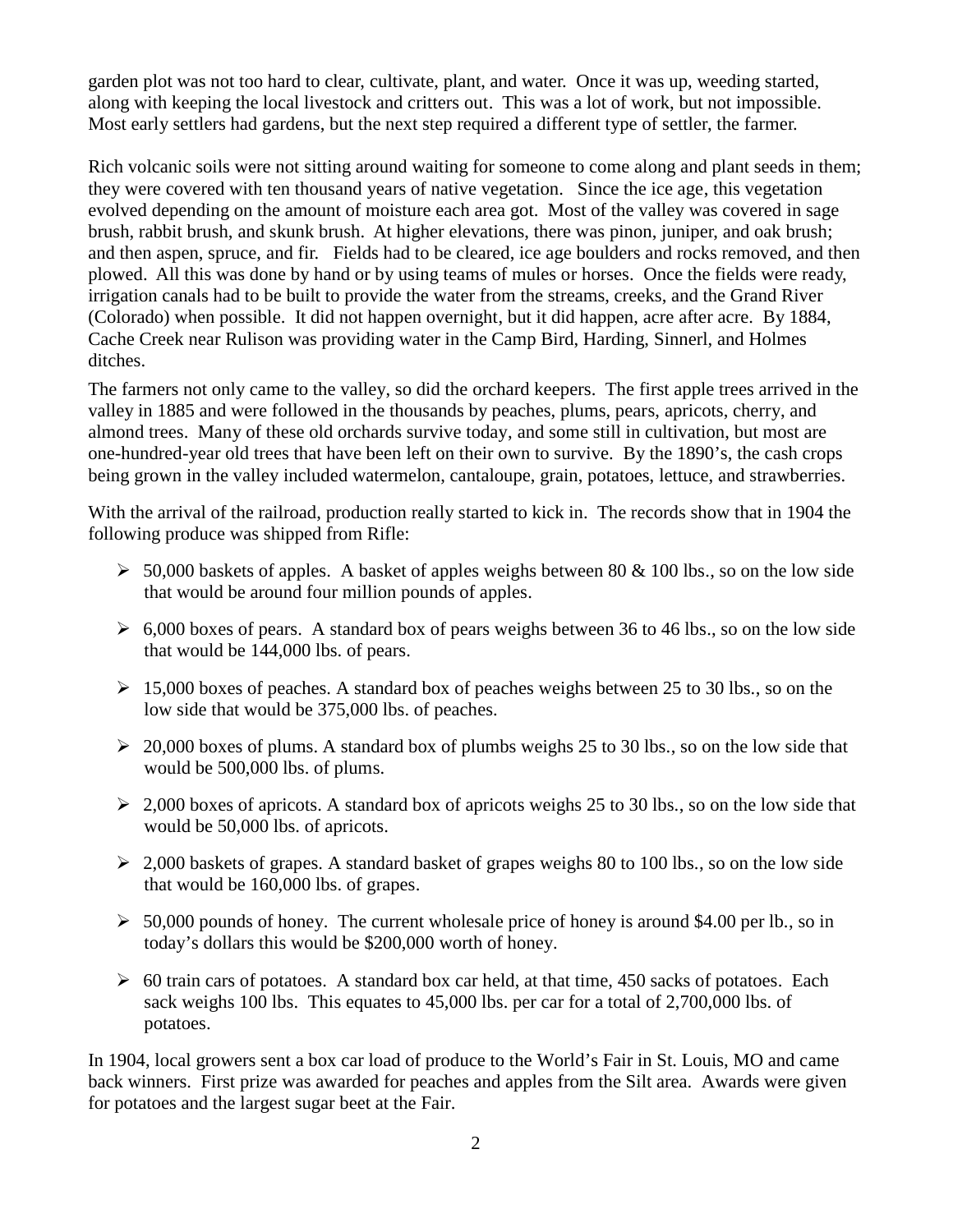By 1905, reports of income averaging \$3,200 from eight acres of peaches were common throughout the valley from New Castle to Loma. The majority of the fruit farms were small due to the large amount of up front capital to buy and plant the trees, and the several years waiting time before production started. There was also a high cost of labor to harvest the fruit. In today's dollars on a commodity basis, the value of the crop on eight acres would have been about \$515,000.

The hog back area was planted in strawberries, apples, grapes, and pears. One area is still known today as Peach Valley, named for all of the peach orchards in the area.



As early as 1898, sugar beets appear as a local cash crop. According to the Colorado State University research, the average cost per acre in 1898 to grow sugar beets was \$30.00, and the average factory price of the beets was \$76.07 per acre. As a result a profit of \$46.07 per acre was expected. In today's dollars on a commodity basis, this would be about \$11,400 per acre. The only crops exceeding this amount per acre in 1898 were some of the fruit crops in Mesa County and melon crops in the Rocky Ford area.

The first sugar beet processing mill in the state was built in Grand Junction in 1899 by the Colorado Sugar

Manufacturing Company. The need for more beets to supply the mill drove the prices higher. Soon the rush was on to change crops over to sugar beets, and beets were planted between the rows of fruit trees in many areas, but this was found to be unworkable at harvest time. Before the sugar beet rush ends, over 3000 acres of land from Silt to Rifle were planted in sugar beets. Many local families were

involved and can speak of hot, back-breaking long days of hand weeding the sugar beets, thinning the beets, and harvesting the beets. School was let out in late October for the beet harvest.

Special sugar beet knives are on display in the museum. They have a three-inch-long hook on the end of the blade that was used to pick up the beet, and then the top was cut off by the knife blade. The tops were good cattle feed so they were saved and fed when the beets went to the mill. Harvest amounts and quality were very high in the area. C.H. Harris of the Catherine Store



area in Garfield County produced 37.98 tons of beets per acre with a 17% sugar content in the beets and 80.1% purity. The average statewide was 10 to 13 tons per acre, 12% sugar content, with 78% purity. Mr. Harris was producing almost four times the average yield. Other farmers in the 1898 report were Harry Brenton of Rifle, and Charles H. Miller of the Antlers area between Rifle and Silt.

When the Spanish-American War broke out and Cuba was disrupting the United States sugar supply, investment opportunities in beet production seemed to be the way to go in the Rifle area. Arthur Havemeyer of the American Sugar Company was one of the interested investors. He and his family were leaders in the United States sugar industry and had vast sums of money to invest. Having visited the Rifle area, Havemeyer envisioned sugar beet fields from Rifle to Parachute along the northern banks of the Colorado River, with a sugar beet mill in Parachute. Arthur and his family invested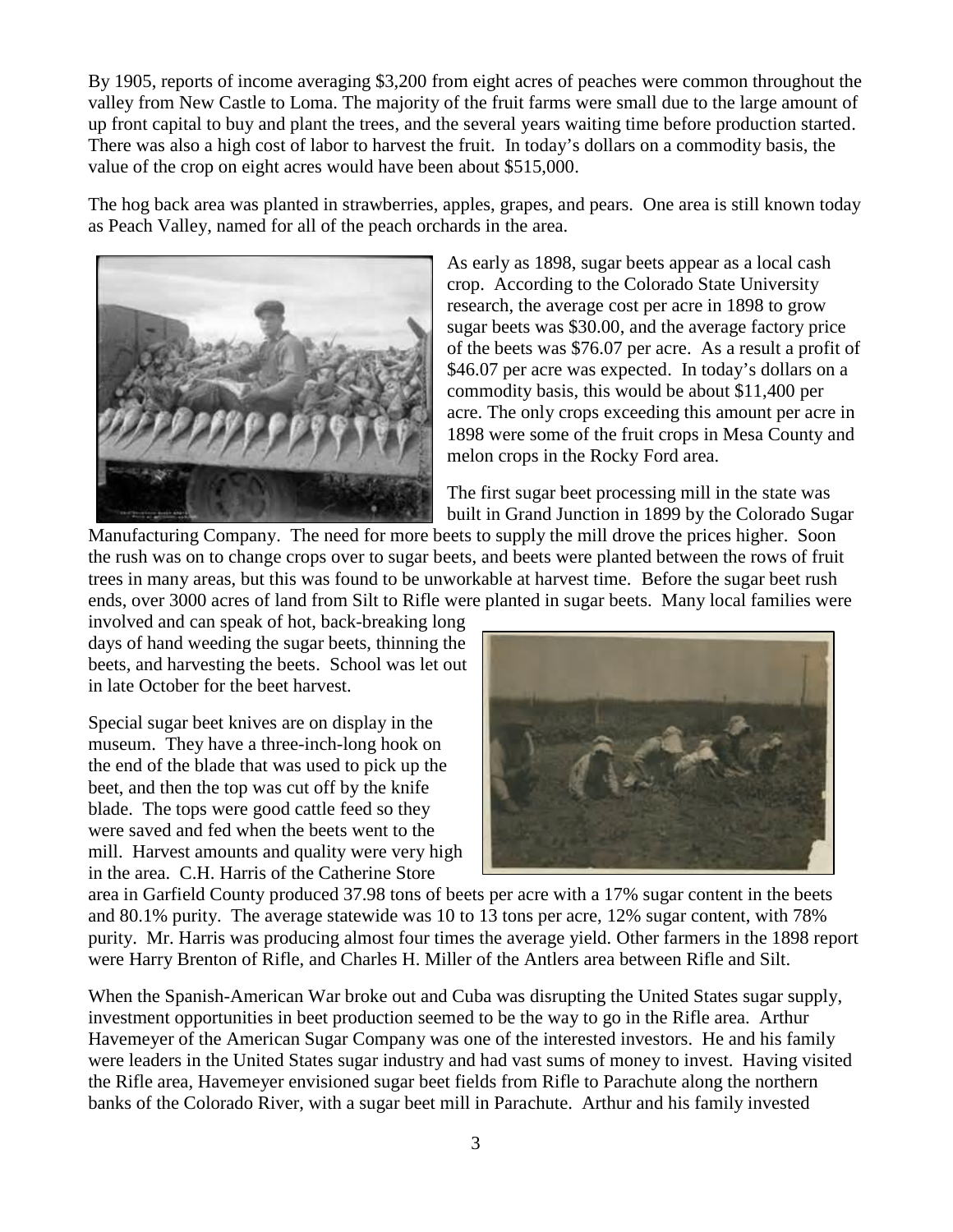heavily in the Wilcox Canal Company with plans to irrigate 8,000 acres around the Sharrard Park area west of Rifle, as this land was not farmed. To reach the park, twenty-seven miles of ditches had to be constructed, a tunnel had to be bored through Webster Mesa just west of Rifle, and large pumps had to be installed at the intake area near Rifle. Other facilities included a pumphouse, a forebay on the river, siphons, head gates and protectors, as well as large areas of concrete lining for the ditch.

A new boom was on in the Rifle area, but this time it was fueled not by oil shale, but another natural resource…irrigated farm land. The Havemeyer-Wilcox project total estimated construction cost for the irrigation system and the land was about \$500,000. Yes that is a half a million dollars in 1912 which today would be \$24,800,000 measured by an income or wealth standard. The project was dedicated by the Colorado Governor John P. Shaforth on May 10, 1912 with considerable celebration. Banquets were held, speeches made, and promises of great new days flowed. Sound familiar? Unfortunately, the Colorado River would flood in June of 1912, washing away the head gate, flooding the entire system, and doing permanent damage to the intake pumps. Others tried, but in the end the tunnel caved in and the project failed. No sugar beets were ever grown in the Sharrard Park area and even today it remains sparsely settled. The ditch and some of the head gates are still visible on the north side of the interstate between Rifle and Parachute.

With the advent of World War One in 1915, a greater demand was placed on farmers which ushered in a new era of mechanized farming. Steam tractors replaced mules and horses, and not much later those were replaced with gasoline powered tractors.

Local celebrations in Rifle started out as Watermelon Days in 1891, but soon change to Apple Pie Days in 1909, when the local apple trees start major production.

Today Triangle Park is known for its snowmobiling, but in the 1920's lettuce was a crop produced at Triangle Park grown in fields where the weather was cooler than the valley floor. The lettuce was transported first by wagon, then later by truck to New Castle where it was processed, packaged, and shipped out on the railroad to market.

The years from 1915 to 1920 were the peak years for fruit and beet growers in the area, adding millions a year to the local economy, and establishing local communities that still exist day. But the post war depression was especially hard on the local farmers and the boom in farming slowly faded, orchards and beet fields changed over to hay and potatoes, and then almost completely to hay. Farming still is an important part of our local economy and as we celebrate the farming season, let us not forget the role farming played in development of our community.